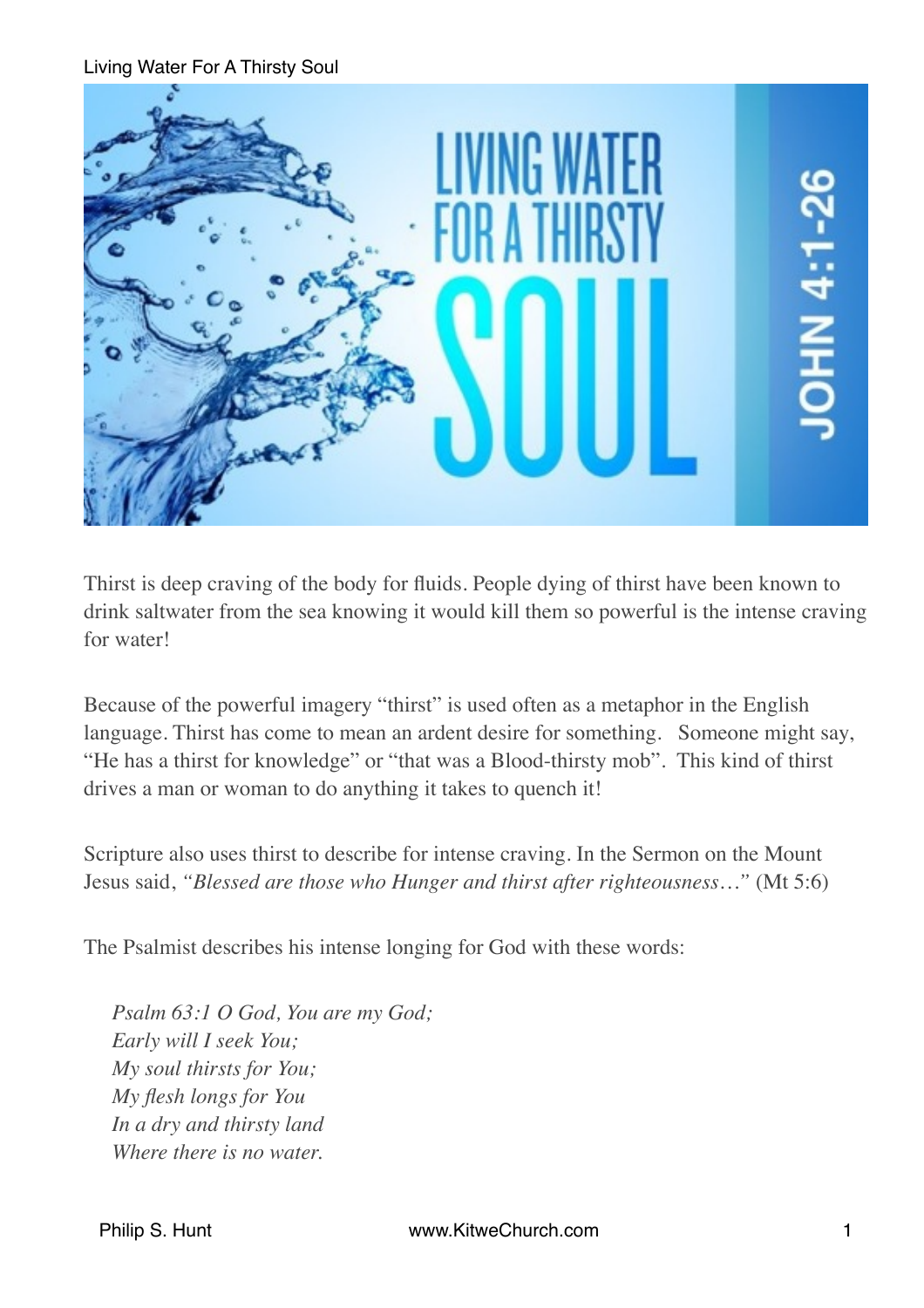Our text today is found in John 4:1-26. In the first four verses John informs us of what is taking place.

In an effort to avoid impending controversy with the Pharisees, Jesus left Judea in the south to return to Galilee (1-3)(see map). The distance from Jerusalem to Galilee was around 100km and required 2.5 days of walking through dry barren wilderness.

**Note:** Baptism is not a part of salvation! Baptismal Regeneration = the false teaching that baptism is necessary for salvation. Jesus did not baptize (2), yet he was clear that he had come to "seek and save those who are lost." (Lk.19:10)

Jesus *"needed to go through Samaria"* (4). While traveling he stopped at noon near the city of Sychar at Jacob's well. In his humanity Christ is hot and thirsty and tired.



### MAP OF ISRAEL IN NEW TESTAMENT TIMES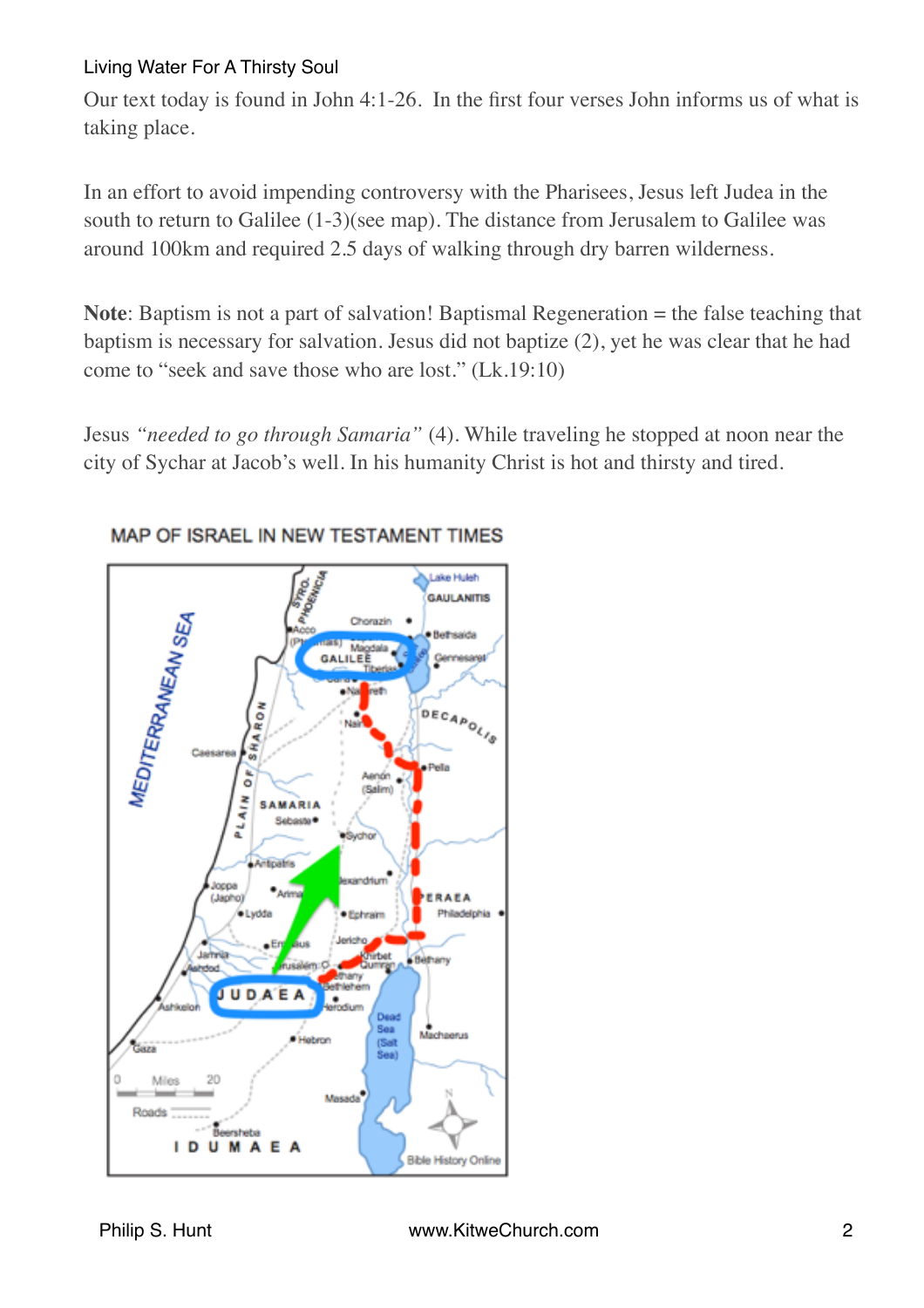# **GETTING LIVING WATER TO A THIRSTY SOUL MEANS LEAVING THE COMFORT ZONE (5-9)**

The Jews and Samaritans hated each other. In 721 BC the Assyrians conquered the Northern Kingdom and carried many Jews away as captives. These Jewish people intermarried with the Assyrians (2 Kings 17:24-41).

In 587 BC Babylon took the Southern Kingdom into captivity. The Jewish people did not intermarry. When the Jews finally returned to their homeland they refused to accept their kinsmen in the north. (Ezra 4:1-3)

Samaritans only accepted the first five books of Moses and rejected the rest of the Old Testament. They built their own temple on Mt Gerazim and mixed pagan idolatry with Jewish practices.

Josephus the Jewish Historian records that 20 years before Jesus, Samaritans had defiled the temple in Jerusalem by scattering human bones in the courtyard during Passover.

So great was the hatred that often Jewish people would cross over the Jordan River walk up past Samaria and then re-enter in Galilee. Going through Samaria is a big deal - very uncomfortable for a Jewish Rabbi!

# **He rejected deeply ingrained prejudices - Samaritans**

The Jews were rabidly prejudiced against the Samaritans. The Jewish Rabbi's wrote: *"Let no man eat the bread of the (Samaritans), for he who eats their bread is as he who eats swines' flesh."*

One popular Rabbinic prayer included this line: *"And Lord, do not remember the Samaritans in the resurrection."* In other words the Rabbi's prayed for God to damn the Samaritans to hell!

When the Jews wanted to insult Jesus they drew upon the most degrading racial slur they could think of, they called him a Samaritan (John 8:48).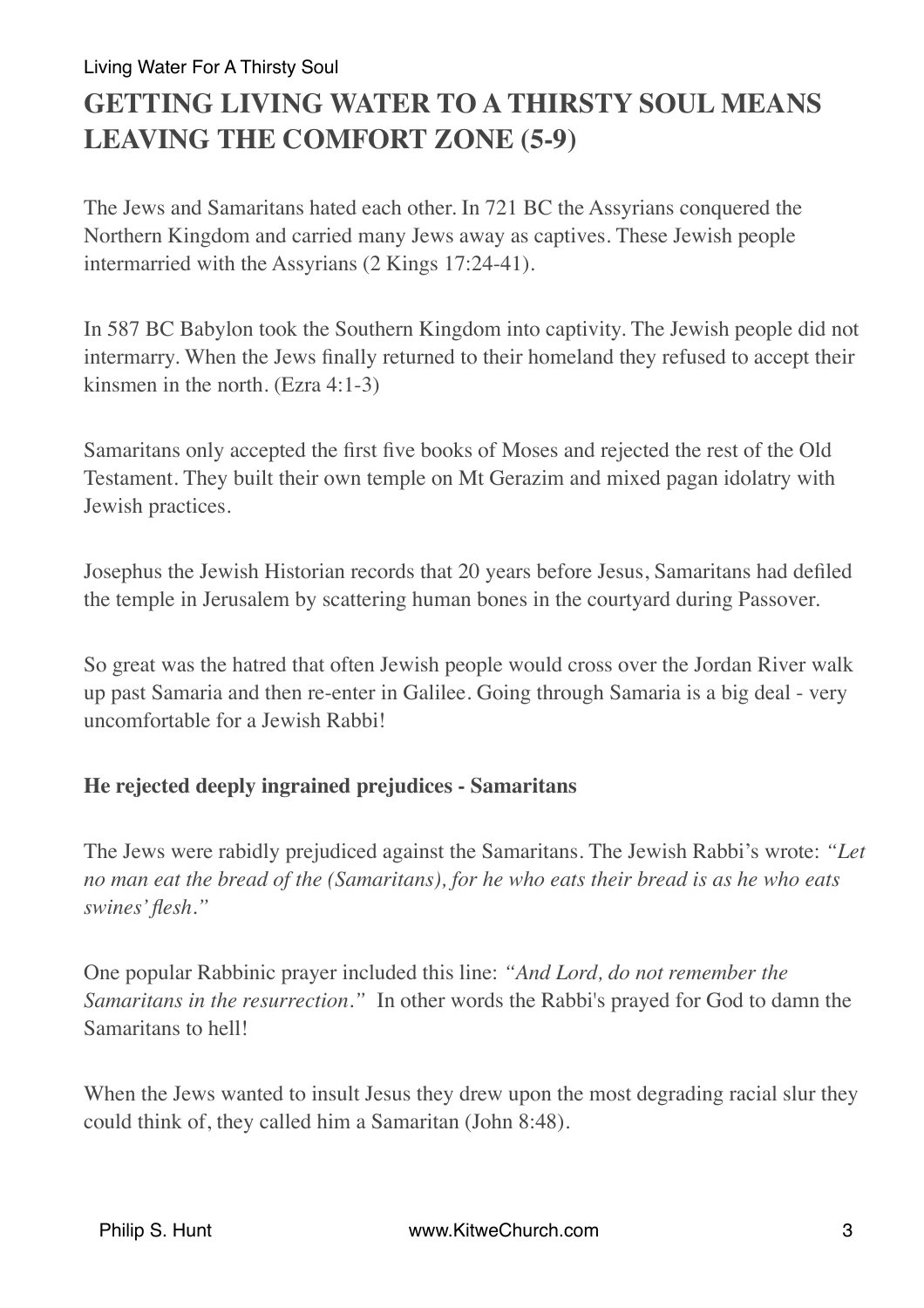Jesus intentionally stepped outside the Jewish comfort zone because the gospel is for all people - even Samaritans! He intentionally went to people who had different beliefs and values because God had sent Him to the world!

### **He crossed long-standing cultural barriers - Women**

Jesus spoke to her (7). This came as a shock to this woman from Samaria! "How is that you, a Jew asks a drink from me, a Samaritan woman?"

Rabbis were forbidden to speak to a woman in public, even their wife. One Rabbinical law states: *"It is better to burn the law then give it to a woman."*

Jesus not only spoke to this woman, but he asked to drink from her vessel. To touch her water pot was to become ceremonially defiled.

Jesus demonstrates what Paul would later write to the Galatians,

*"There is neither Jew nor Greek, there is neither slave nor free, there is neither male nor female; for you are all one in Christ Jesus." (Gal 3:28)*

The gospel bridges all divides, it destroys all barriers: Slave & free, male & female, Jew & Greek. In Christ we are all one! Someone has said that the ground at the foot of the cross is level, everyone must kneel at the same place if they wish to be forgiven.

# **LIVING WATER IS THE ONLY OFFER THAT MEETS THE REAL NEED (10-18)**

#### **Jesus saw her real need (10-14)**

Wells in the ancient world was a social gathering place. It was customary for people to come for water in the morning and in the evening… not at noon. It seems this woman was intentionally avoiding contact with people. As we see in the following verses, this woman was a social outcast.

Her real need was not the water from Jacob's well but the living water that only Christ could give her (10). Physical water can never satisfy permanently! Jesus reminded her of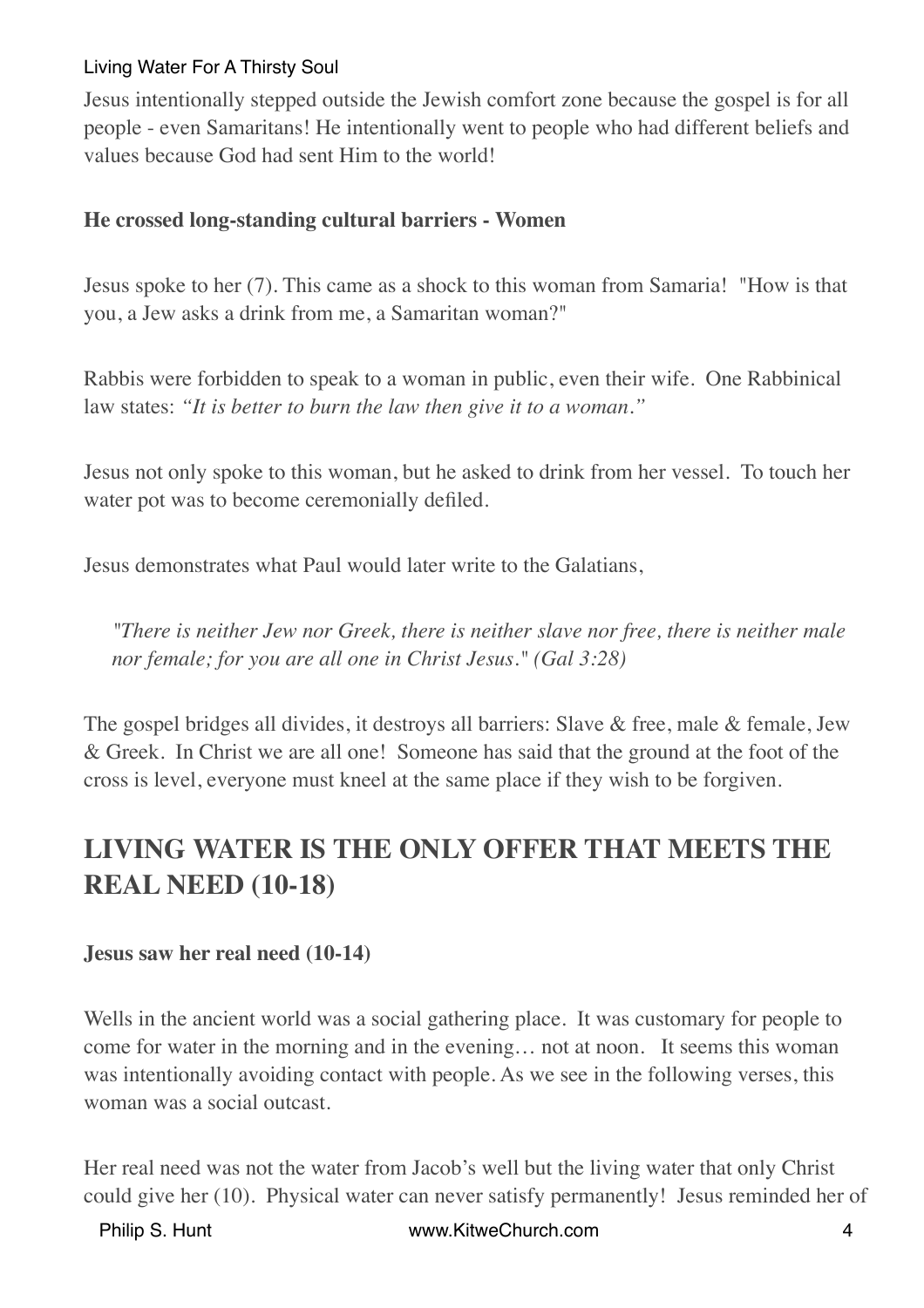the obvious, "You will thirst again" (13). The living water that Christ was offering however would satisfy the soul! Jesus tells her, "You will never thirst again!" (14a)

The Living Water Jesus is speaking of is the free offer of salvation given through the indwelling of God's Holy Spirit. This internal fountain of "living water" would continually overflow to eternal life. (14b)

### **Jesus pointed to her real problem (15-18)**

It seems like an abrupt change of conversation. The woman has just asked Christ to go ahead and give her the living water He was offering. Suddenly Jesus said, "Go call your husband."

Jesus confronts her, not to condemn her, but to help her face the problem that was keeping her from having her "thirst" quenched eternally.

"I don't have a husband," she replied. Her answer was accurate but incomplete - this woman and her situation was well-known in the town. (17)

This woman was empty inside! There is a euphoria when you "fall in love" but that will fade and replacing it is a steadier, growing deeper kind of love, intended to last a lifetime. She was trying to satisfy the deep thirst and aching emptiness of her soul with the euphoria of love. She was ruining her life trying to satisfy her inner thirst for love and acceptance.

People today are like women from Samaria - they are trying to fill the deep longing inside with success or sex or stuff or drinking/drugs - whatever, yet coming up empty again and again.

Pop music star Starr Lana Del Ray in [Time Magazine:](http://time.com/3028634/lana-del-ray-quotes-feminism-sex/)

*"You know, I have slept with a lot of guys in the industry. But none of them helped me get my record deals. Which is annoying."*

Later in the article she indicates that she would like to die young: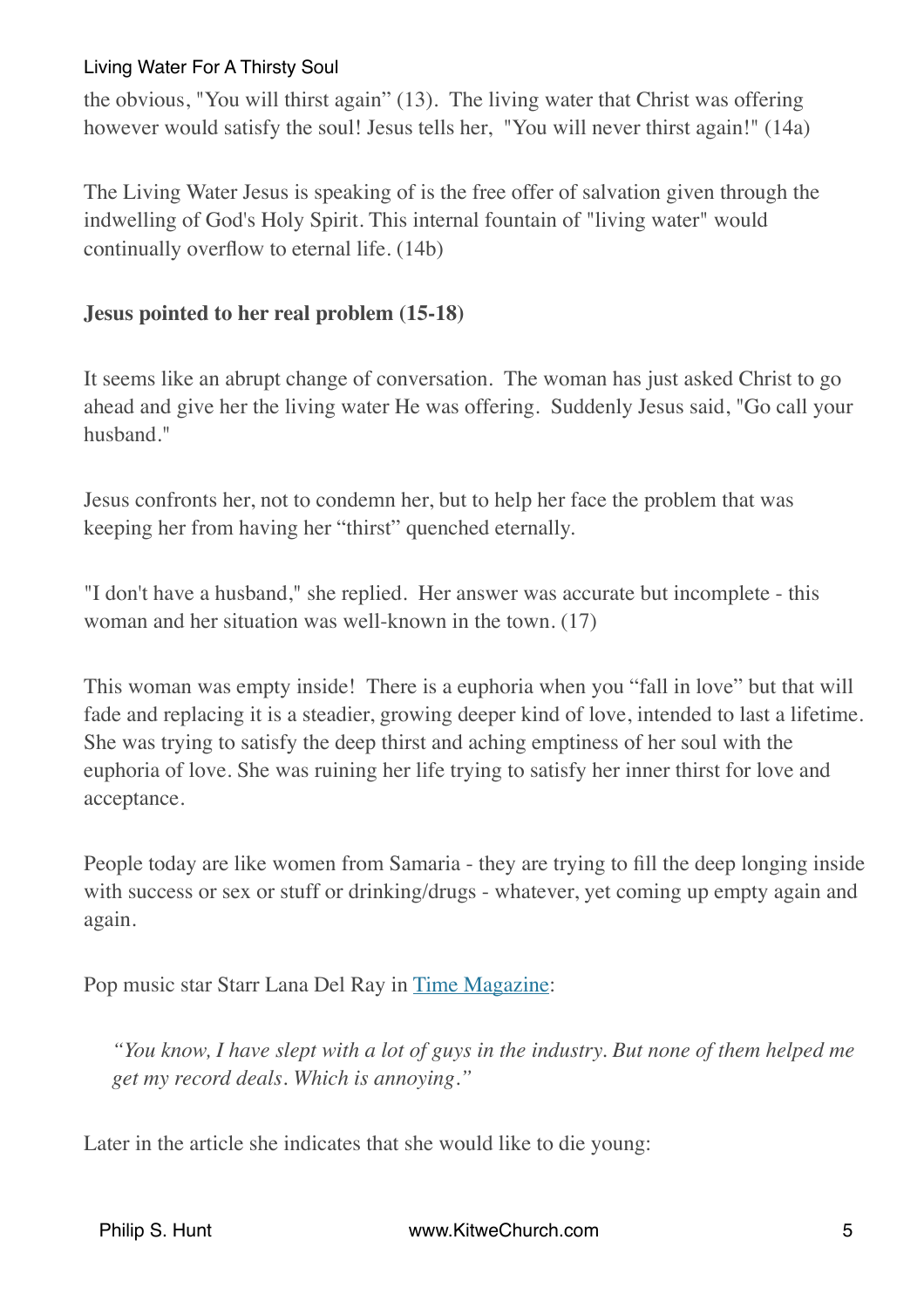*Interviewer: Is early death glamorous? "I don't know. Ummm, yeah." Interviewer: Don't say that "I do! I don't want to have to keep doing this. But I am. Interviewer: Do what? Make Music? "Everything. That's just how I feel. If it wasn't that way, then I wouldn't say it. I would* 

*be scared if I knew [death] was coming, but …"*

Jesus is saying to the woman from Samaria and Lana Del Ray and to you - the ONLY thing that will satisfy the thirst of your soul is the Living Water that I freely give! Seeking satisfaction from any other "well" will never satisfy your soul!

# **LIVING WATER PRODUCES WHAT GOD IS SEEKING (19-26)**

# **Her question was irrelevant (19-21)**

What is "worship"? The actions of men and women expressing homage to God because He is worthy of it! To bow down, to serve!

True worship is about a person not a place! (21). "It is entirely possible to have religious experience and forms of worship that are not at all acceptable to God." (Tozer)

Soon Jesus would be crucified and rise again for the sins of the world. Worship would no longer be centered in a location but would be centered in and through the person of Christ.

The NLT translates Romans 12:1 this way:

*And so, dear brothers and sisters,\* I plead with you to give your bodies to God because of all he has done for you. Let them be a living and holy sacrifice—the kind he will find acceptable. This is truly the way to worship him.*

1 Corinthians 6:19-20 reminds us that the Holy Spirit lives in those who have received the living water: Philip S. Hunt **6** 6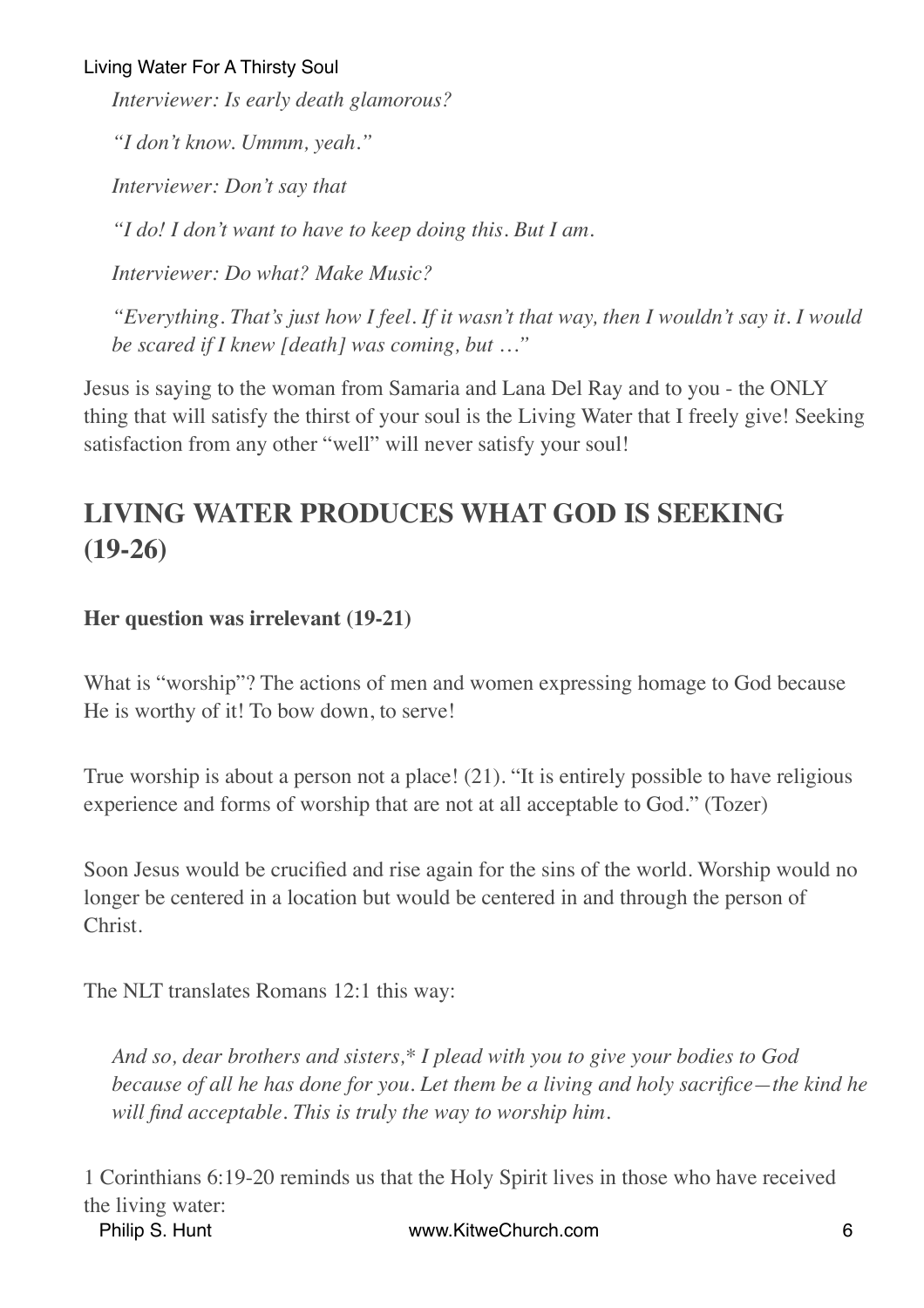*Or do you not know that your body is the temple of the Holy Spirit who is in you, whom you have from God, and you are not your own? For you were bought at a price; therefore glorify God in your body and in your spirit, which are God's*

# **Her knowledge was incomplete (22)**

Jesus pointed out that her understanding is mixed up with wrong ideas. The Samaritans had taken what they wanted from the Bible and rejected the rest. They added in a bit of idolatry and pagan practices.

The heresy of the Samaritans is alive today - people think they can pick out what they like to worship and reject what they do not like!

Salvation for the world would come through the Jews - the Messiah came through the Jews! The Scriptures came through the Jewish people. God's promise of Messiah and redemption was repeated again and again through covenants to Adam, Abraham, and David.

You cannot worship unless you have been born again - regeneration precedes worship. You must partake of the living water to be a true worshipper.

# **Her worship was sought after by God Himself! (23-24)**

Worship must come from the heart (spirit). God is looking at our heart, not simply our religious routines. God wants to be the consuming attention of our heart!

*Mark 7:6 He answered and said to them, "Well did Isaiah prophesy of you hypocrites, as it is written: 'This people honors Me with their lips,But their heart is far from Me.*

Worship must be guided by the truth. It is possible to be sincere, but wrong!

For nearly 2000 years it was believed that bleeding an ill patient would help with a speedy recovery. The process was known as "bloodletting." The first president of the United States, George Washington asked to be bled heavily after he developed a throat infection from weather exposure. It is recorded that over a ten hour period, a total of 3.75 liters of blood was withdrawn from the President leading to his death in 1799.